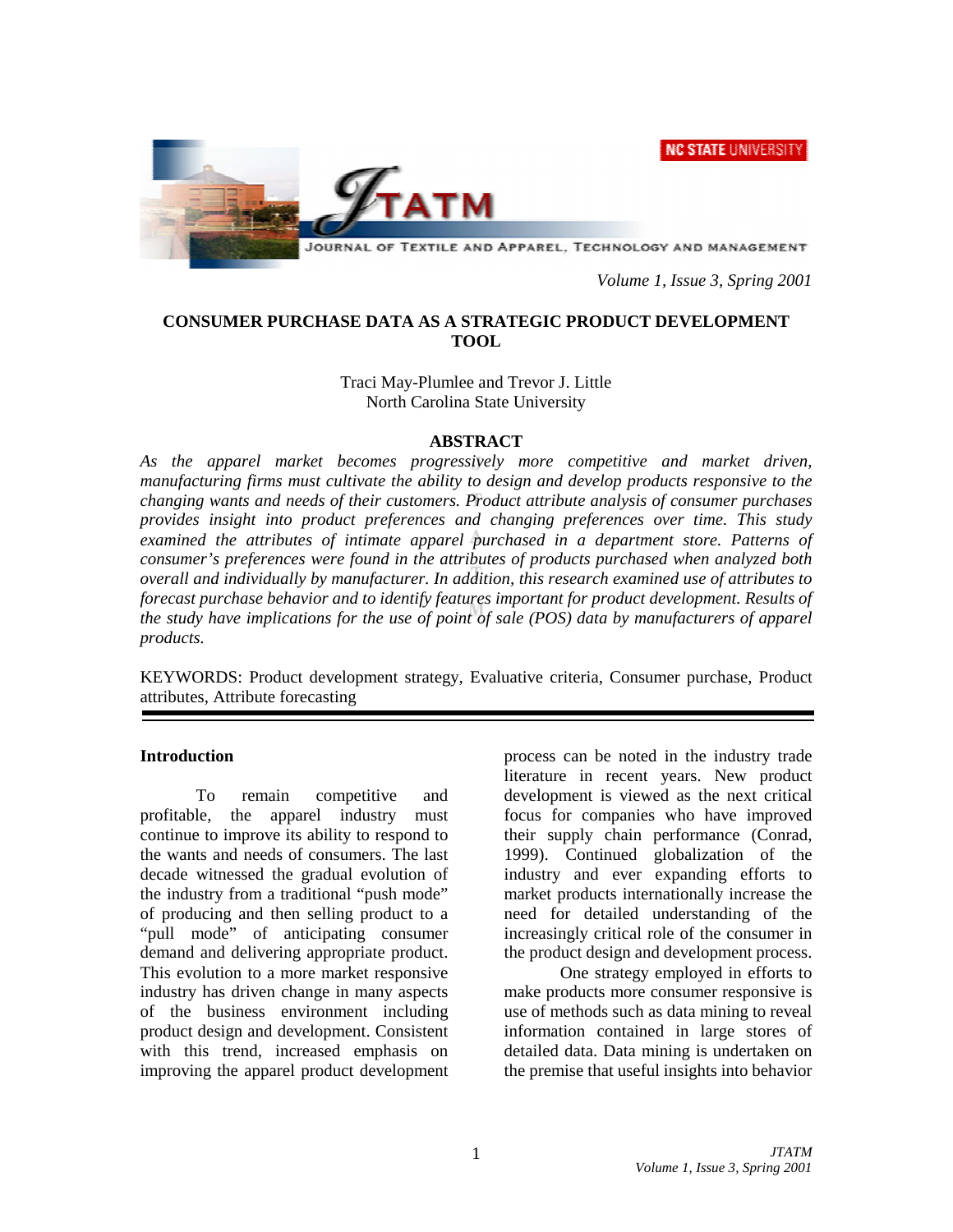can be obtained via analysis of historical data (Mason, 1995). The strategy is exemplified by use of point-of-sale (POS) data, an electronic record of consumer purchases, for identification of trends and early identification of purchase patterns (Bonner, 1996). Use of POS purchase records provides easy access to data regarding consumer behavior and provides a much larger sample of target consumers than many other market research strategies. Manufacturers may use purchase data to forecast trends in color and style, and to predict the sales potential of new products. POS purchase data may even be used to drive "attribute replenishment", or model stock substitution, programs that replenish products with similar attributes when an ordered product is unavailable (Irastorza & Way, 1996).

# **Purpose of Study**

The purpose of this research was to determine if an attribute level analysis of product purchases would reveal patterns in the aesthetic and technical design attributes of the products purchased.

## **Conceptual Framework**

In a competitive marketplace, a firm's objective is to provide consumers with a product that will be chosen for purchase from among the many alternatives available. Consumer decision process theory provides a framework for understanding how consumers select from among alternatives. In particular, the Engel, Blackwell and Miniard (1995) model of the consumer decision process clarifies that consumers choose from among alternative products on the basis of evaluative criteria, or particular product dimensions or attributes. Examples of such criteria include design, color, price and brand name. Evaluative criteria used by consumers in making a purchase vary in quantity and salience, and those used in any single purchase decision may differ from those used in another purchase decision. A company can develop products that will be chosen from among competing products by understanding the optimal set of evaluative criteria used by the consumer in making a purchase decision.

 Most products, even complex ones, are evaluated primarily on the basis of five to seven attributes (Boecker & Schweikl, 1988). Those attributes that are 'very important or relevant to most respondents' are used in studying consumer preferences for products (Green & Srinivasan, 1978, p. 117). Previous research has documented the evaluative criteria relevant to apparel consumers in a variety of situations and for a number of products. Analysis of twenty five studies of evaluative criteria for men's, women's and children's apparel products identified thirteen product criteria, summarized in Table 1, consistently used by apparel consumers (May-Plumlee, 1999; May-Plumlee & Little, 1999). The analyzed studies represented a cross section of market segments and a variety of cultures suggesting that these evaluative criteria are relevant to most market segments. Most of these criteria are intrinsic (inherent in the product) except for price and brand that are extrinsic (added on by manufacturer or retailer). Intrinsic criteria are directly affected by design and development decisions. Color and fabrication reflect individual product attributes, while style/ design/ uniqueness results from a combination of attributes. In practice, the relationship between the remaining intrinsic criteria identified in Table 1 and specific product attributes could be discerned through the use of market research strategies such as focus groups, surveys and wear tests. In all cases, understanding of consumer preference for the specific product attributes affecting how consumers evaluate product based on these criteria could facilitate product design and development.

J

T

А

T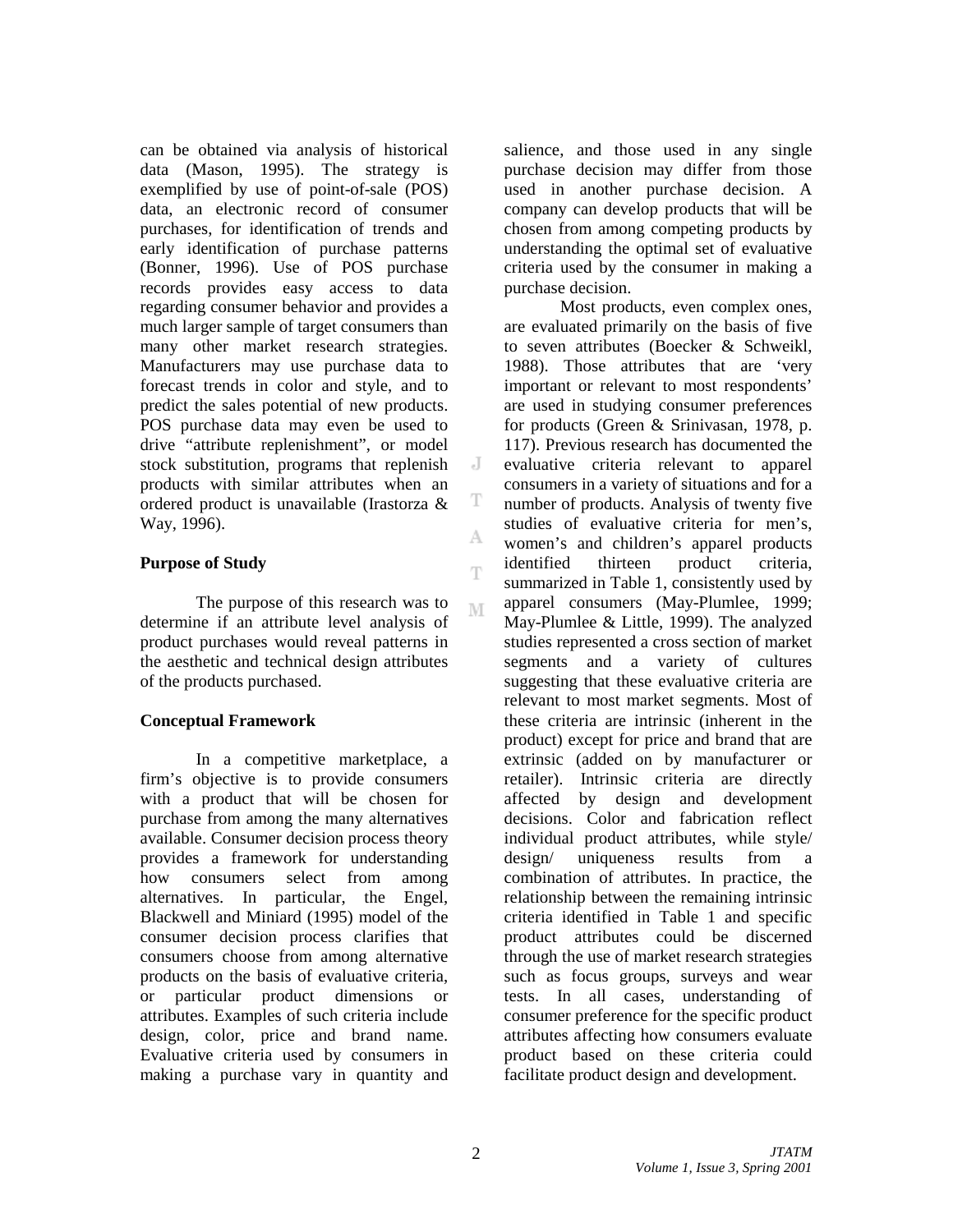| Extrinsic criteria | Intrinsic criteria    |
|--------------------|-----------------------|
| Brand/Label        | Color/Pattern         |
| Price              | Style/Design/         |
|                    | Uniqueness            |
|                    | Fabrication           |
|                    | Care                  |
|                    | Construction          |
|                    | Durability            |
|                    | Fit / Sizing          |
|                    | Fashionability        |
|                    | Quality               |
|                    | Appearance/           |
|                    | <b>Attractiveness</b> |
|                    | Comfort               |

| Table 1. |                                       |
|----------|---------------------------------------|
|          | Universal product evaluative criteria |

Source: (May-Plumlee, 1999)

#### **Research approach and sector profile**

A survey of consumer purchases of women's bras was completed for this exploratory study. This product category was selected for several reasons. First, bras are a personal product with critical fit, so most customers purchase for themselves minimizing outside influences on the purchase decision. Second, limited design variation allows products to be described using a relatively brief list of specific product attributes. Third, over 75% of the bra market is consolidated in the product offerings of four manufacturers facilitating manufacturer level analysis (Friedman, 1998; Monget, 1995). Fourth, vendor managed inventory of product is common in the bra category, so vendors have access to an abundance of purchase data enhancing relevance of the results. Finally, the process

of managing a product line in the bra category is particularly complicated due to the stock keeping unit (SKU) intensive nature of the category. One style requires multiple SKUs. For example, a bra may be available in six band sizes, four cup sizes and three colors, producing seventy-two separate SKUs for *one style*.

Because an SKU number recorded at point of sale corresponds to a specific product, aesthetic and technical design attributes of the product can be quantified by a manufacturer. With this in mind, a checklist was developed for recording attributes of purchased products including those related to the universal product intrinsic criteria. In addition to recording style number, color and size for purchased bras, the checklist was used to note product fabrication, general structure, cup structure, strap style and closure.

Data was collected for a two-week period in October 1998 in a southeastern department store situated in a regional mall next to a convention center. During this period, every bra on the sales floor was on sale during all but the last 3 days of data collection. A total of 272 bra purchases by 170 female consumers were recorded. Significant variation was found in the attributes of the products purchased, both when attributes were analyzed overall and also separately by the manufacturer (May-Plumlee, 1999). In the current research, charting techniques were used to examine variation in attributes of purchased products over time and among manufacturers. Additionally, this research examines the potential for forecasting attributes from product purchases. The attributes of color, fabrication, and design were examined including strap type, strap placement, strap adjustment, general structure, cup type, and padding. It will be noted that these are the three intrinsic attributes most often cited in studies and shown in Table 1.

## **Results**

J

T

A

T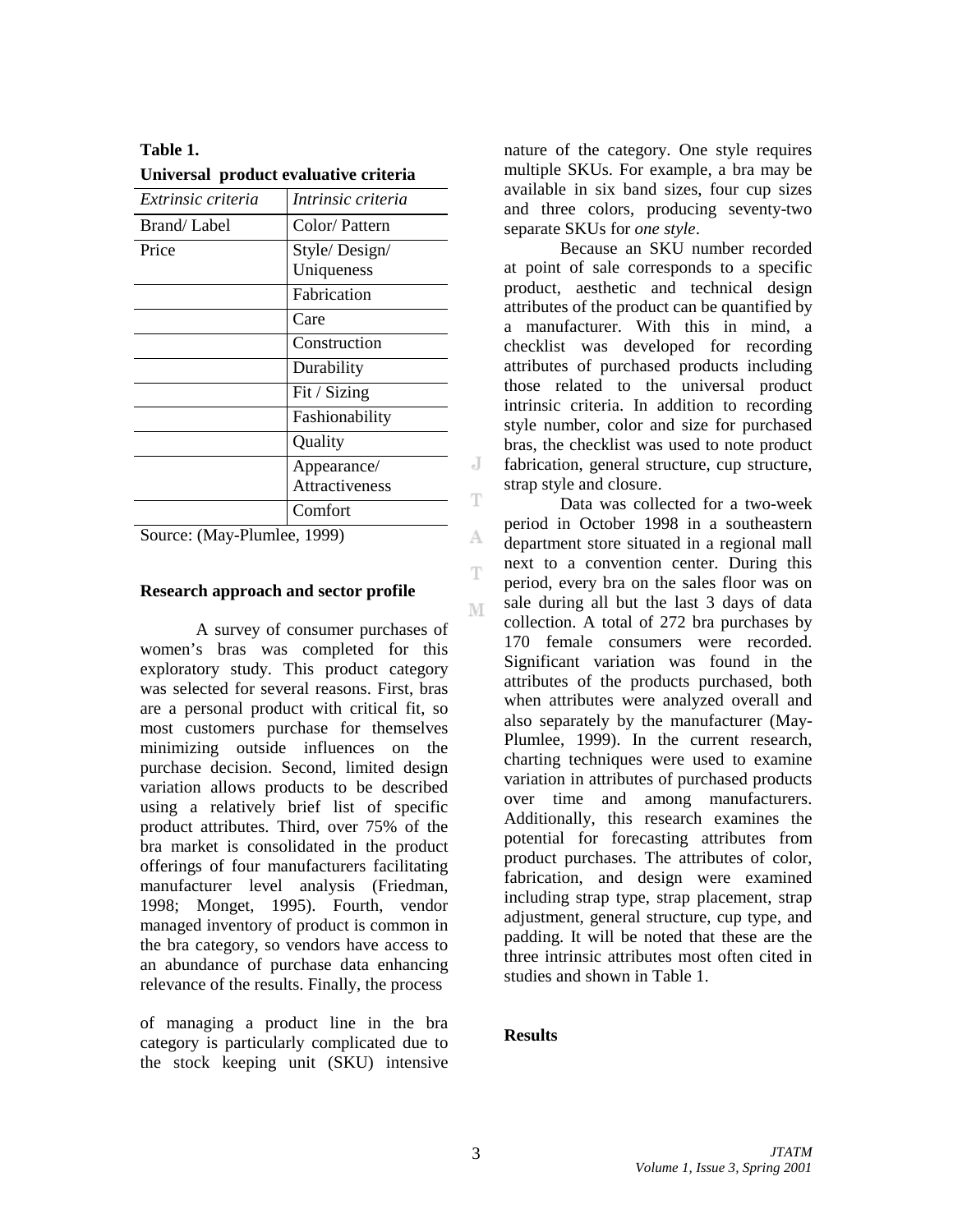The five most frequently purchased brands accounted for 79.5% of the 272 bra purchases. In addition, 96.4% of the bras came from four manufacturers. Examining purchases by style number, as is commonly done in industry, proved uninformative as 130

different style numbers were purchased. Nearly half of the style numbers, 49.2%

| White        | <b>Brown</b> |
|--------------|--------------|
| <b>Black</b> | Taupe/Fawn   |
| Nude         | Grey         |
| Print        | Champagne    |
| Ivory/ Cream | Fashion      |

|  |  |  | Table 2. Colors of products |
|--|--|--|-----------------------------|
|--|--|--|-----------------------------|

 $\overline{(n=64)}$ , were purchased just once and only a dozen were purchased more than five times. Consequently, a product attribute analysis was undertaken.

#### *Tracking attributes over time*

Each attribute recorded was plotted over time to explore purchase patterns for the two-week period studied. Results of the analysis of color (n=272) and fabrication (n=268) of the bras purchased are shown in

Figures 1a through 2c. Table 2 lists the colors of the purchased products. Figure 1a shows the number of bras of each of the top 4 colors purchased each day. This strategy for looking at the attribute of color makes it easy to see that white was the predominant color purchased. In Figure 1b, colors were grouped into color families, and all of the colors presented in Table 2 were included. In this figure, the importance of fashion as well as basic colors becomes apparent. In Figure 1c, color groups are charted as a percentage of total sales each day. This way, purchase patterns can be examined without the variation that results from differing numbers of daily purchases and from the generally declining trend in total purchases per day that occurred over the period of the study. Examined this way, beige seems to be a more important color group. However, an analysis based on percentages must be undertaken with caution because misleading patterns can result when the number of purchases is very small. For example, a dramatic change in color preference on the  $29<sup>th</sup>$  is suggested by Figure 1c until one realizes that only three purchases, two to one consumer, are reflected in the chart.

J

T

A

T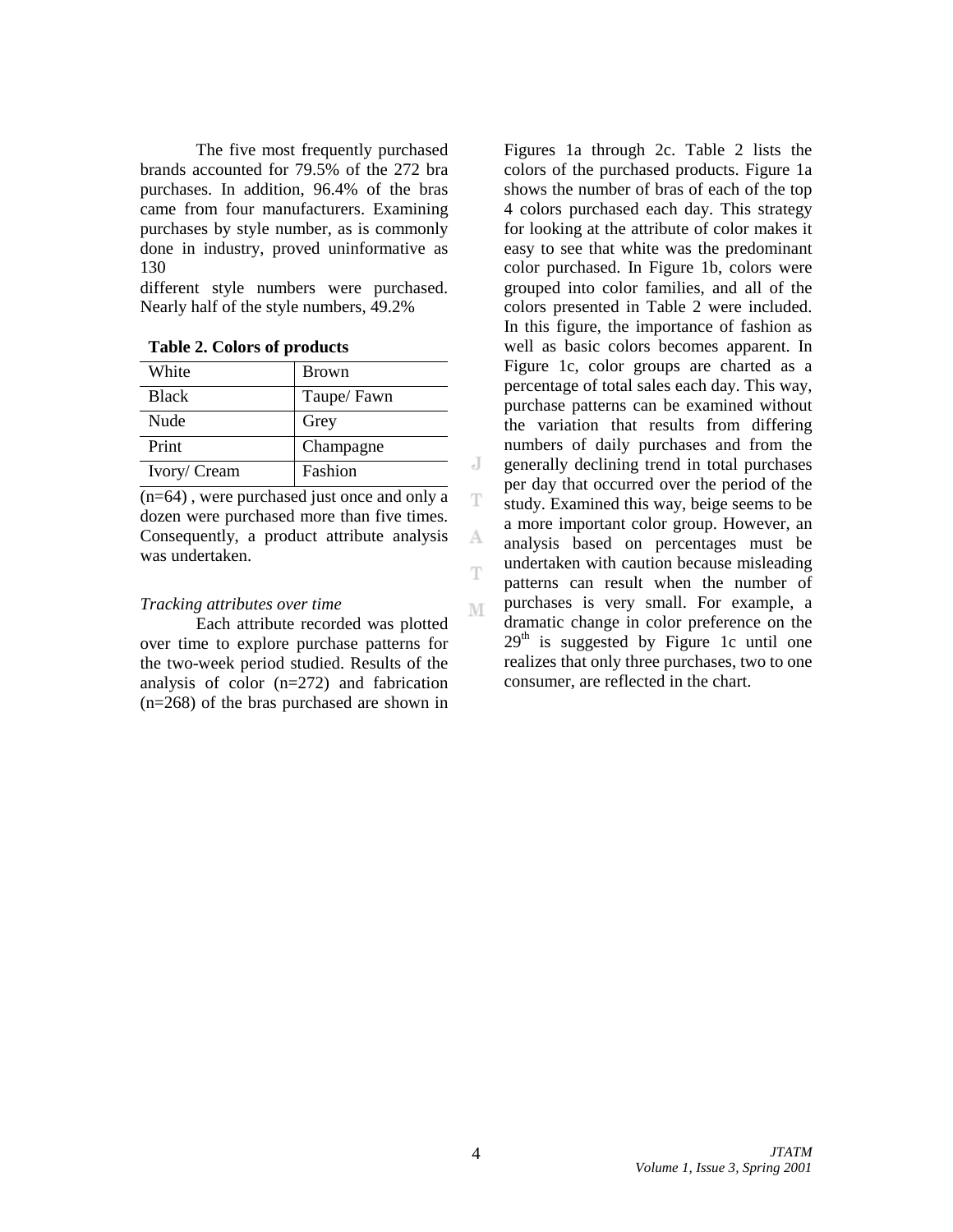









 Table 3 presents the fabrications of all of the products purchased. Figures

**Table 3. Fabrications of products** 

| Lace            | Part lace            |
|-----------------|----------------------|
| Patterned satin | Satin                |
| Sheer           | Velvet               |
| Cotton          | Embroidered satin    |
| Satin/Sheer     | Lace/Sheer           |
| Lace/Satin      | Embroidered sheer    |
| Lace/ Cotton    | Knit                 |
| Satin/Knit      | Lace/Patterned satin |
| Lace/Knit       | Sheer/Knit           |
| Other           |                      |

2a-2c examine fabrication as a product attribute. Figure 2a illustrates that lace with satin and patterned satin dominate when individual fabrications are plotted over time. In Figure 2b, purchases are grouped according to similarities in fabrication, and preference for products featuring some lace is clear. As with color, grouping products by shared fabrications helped to tease out similarities in the attributes of purchases. In 2c, the importance of both satin and lace are clear, and an interesting change over time can be seen in the purchases of bras fabricated entirely in lace. In Figure 2c, days with fewer than ten purchases were dropped from the analysis to reduce the disproportionate influence seen in Figure 1c. Also, a trend line was added to illustrate the general change in the quantity of lace bras purchased over the two weeks studied. Although two weeks is too short a time to assume that an increase in preference for lace bras is occurring, the chart does demonstrate the potential of the technique for identifying trends in preferences for attributes.

 *JTATM Volume 1, Issue 3, Spring 2001*

J

T

А

T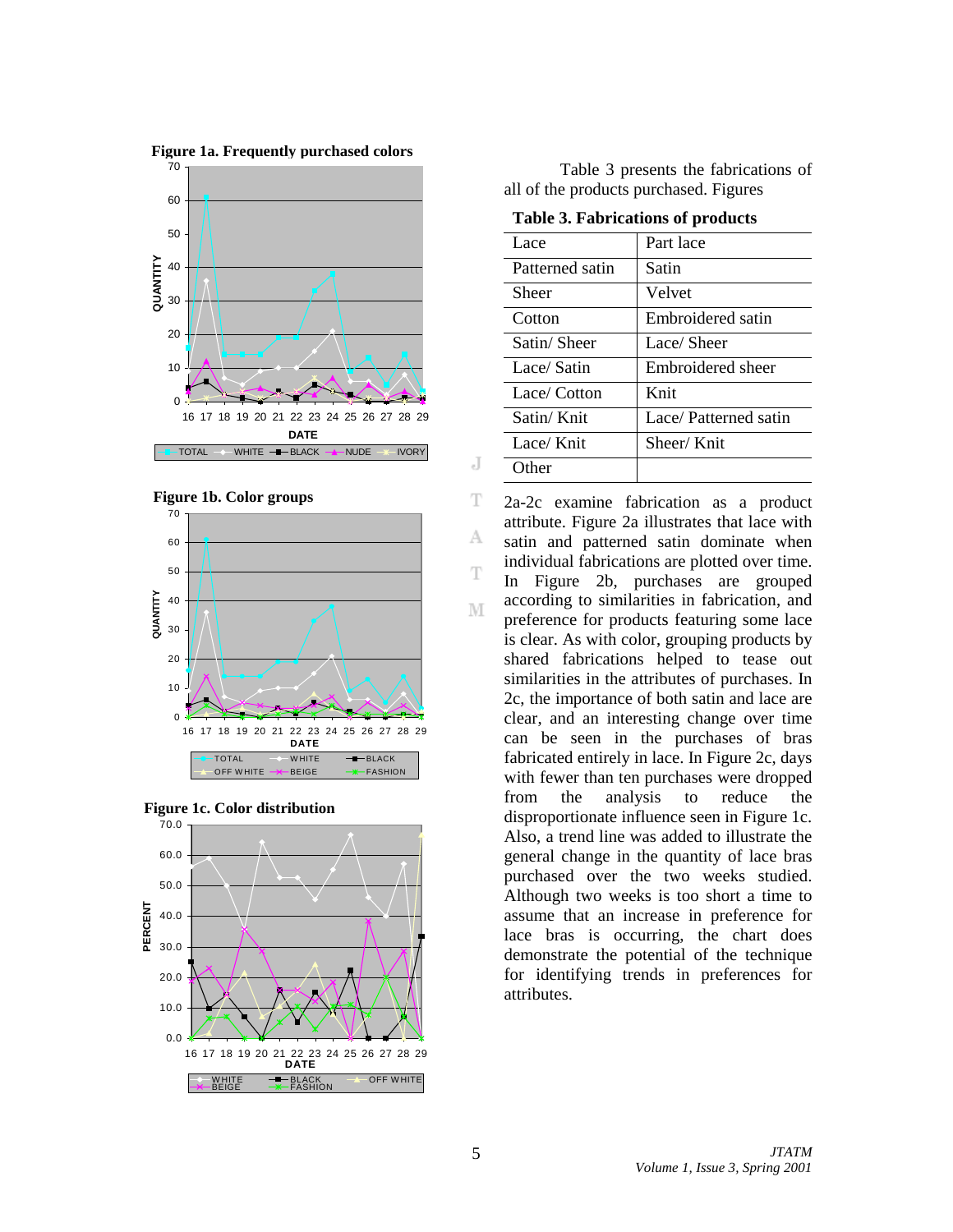

**Figure 2b. Fabrication groups**







#### *Variation among manufacturers*

 To examine the differences in attributes of purchased products among manufacturers, the two weeks of purchase data were examined overall. Figures 3 and 4 provide examples of the results of this analysis. The attributes of strap type (n=263) and general structure (n=269) related to the universal criteria of style/ design provide examples of this analysis. Note that differences can be seen in the attributes of the purchased products when broken down by manufacturer. For manufacturers, exploring purchase data for an entire category, as well as for their own lines, can provide additional information regarding opportunities for new products. However, considering foundation garments as a category for category management would yield aggregate POS data that would disguise these manufacturer differences.

#### *Forecasting attributes*

J

T

A

T

М

 Currently most firms rely on style numbers to track product sales, sell through and to plan the product offerings for future seasons. This work investigates forecasting consumer purchases based on attributes of products purchased. This type of data analysis is not presently undertaken by either commercial market research firms or by manufacturers. Consequently, much information regarding consumer preferences is ignored by the current practice of tracking style numbers.

Figures 5 - 8 examine the potential for forecasting attributes for new product development. The assumption is made that purchase patterns were established by the end of the two-week period in which data was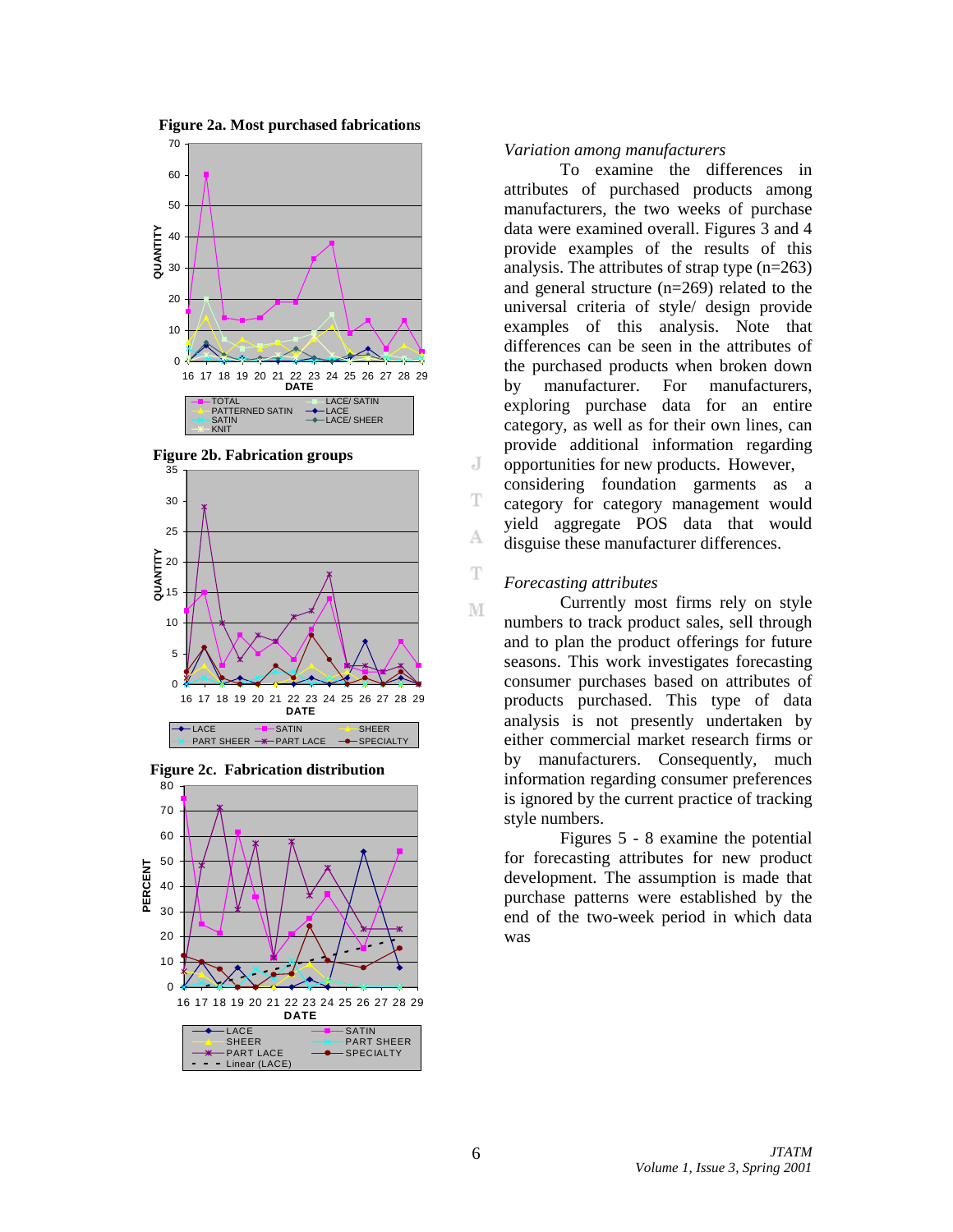

collected. Attributes examined were typical

**Stretch Non-stretch Comfort Stretch inset Camisole Sheer panel** ■ Convertible **Manufacturer 1 Manufacturer 2 Manufacturer 3 Manufacturer 4**

**Figure 4. Strap type** 

of apparel products and included color, fabrication, and a number of design attributes. Each of the figures shows the percentage of each attribute purchased at two weeks (TOTAL) and at intervals during the data collection period. It can be seen in Figure 5 that the percentage of each color purchased can be accurately predicted after the eighth day of purchase. Fabrication of purchased bras was accurately predicted after only two days, as seen in Figure 6. Prediction of purchases related to specific style features required up to 9 days, as seen in Figures 7 and 8. As can be clearly seen in each of the figures, a very strong indication of the attribute distribution is achieved after only 3 days. The data required to predict purchases by attribute appears to be somewhat indirectly related to the dominance of one option within that attribute; that is, when one option is represented in half or more of the purchases, more data is needed to characterize overall attribute distribution.

#### **Figure 5. Cumulative color distribution**



J

T

А

T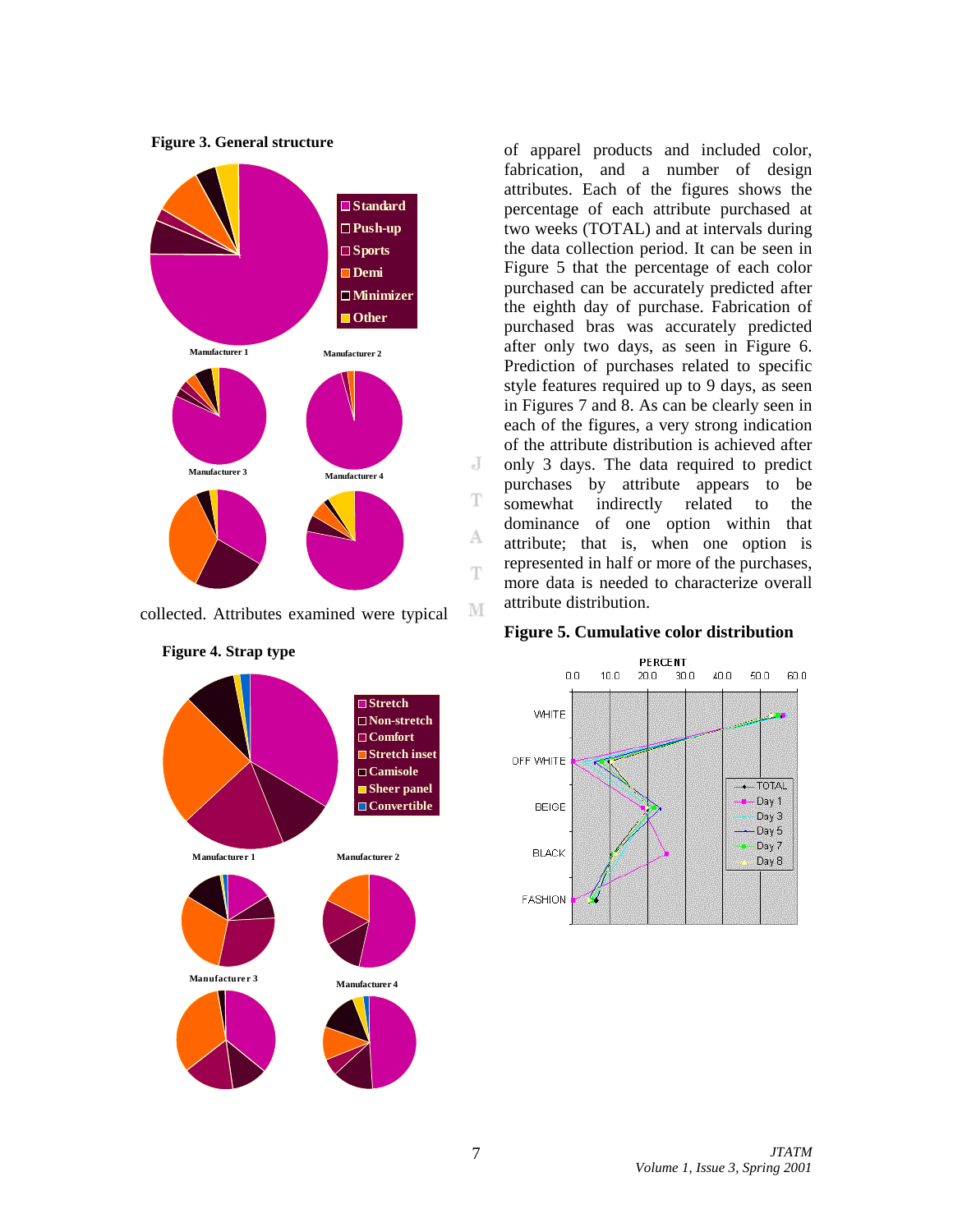

**Figure 6. Cumulative fabrication** 

**Figure 7. Cumulative structure distribution** 







#### **Discussion**

J

Ŧ

A

T

М

Results of the current research suggest that gaining insight into consumer preferences for particular products via analysis of style numbers has limited potential. Consumers' style/ design preferences are not easily discerned by simply tracking the style numbers of products purchased. Although POS data provides a complete record of style numbers sold in nearly all cases, the huge array of different style numbers purchased creates challenges in interpretation. A vast amount of data would be required to identify style preferences and, even then, an understanding of characteristics shared by the purchased products would not be achieved. Presently, manufacturers generally do not track products according to attributes. Developing a database of style attributes for purchase preference analysis and for developing new products would be beneficial.

Results also suggest that the usefulness of purchase data for studying consumers' style/ design preferences may be improved by tracking and analyzing the attributes of purchased styles. For manufacturers, analysis of attributes would provide insight into product features that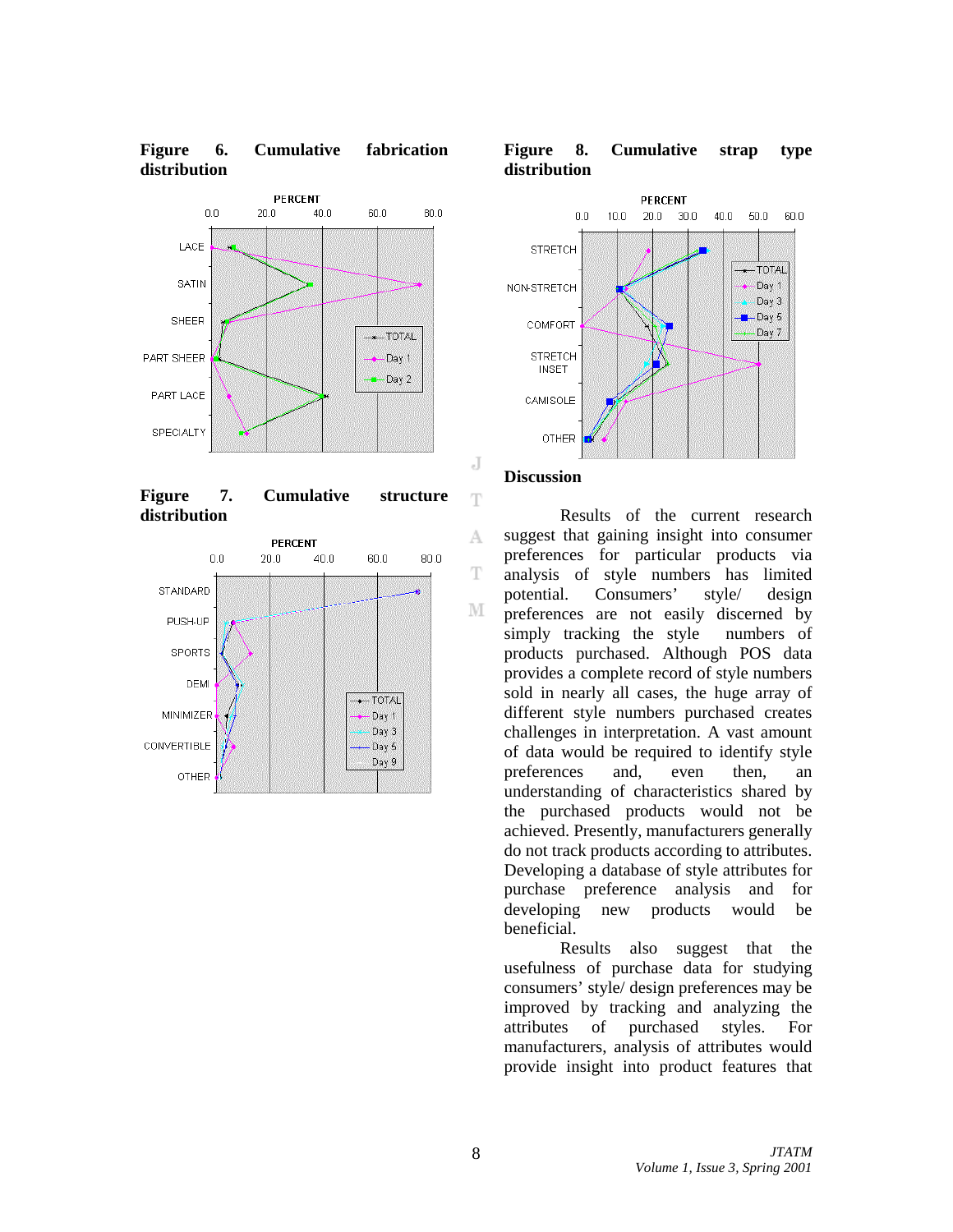were most widely purchased. Data from multiple retail outlets would show differences in attributes of preferred styles across geographic and demographic consumer groups. Over a long period of time, changes in preference for attributes could be identified, as suggested by Figure 1c. Analysis of product attributes could provide an ongoing sense of consumer preferences, of changes in those preferences over time, and could assist in making product and product mix decisions during product development. Combining data from different retail outlets would facilitate analysis and targeting product during development.

Purchases can be forecast by attributes with little more than a week of data, in some cases less. Additionally, only three days of data provide a very strong indicator of the attributes of upcoming purchases. This attribute forecasting would provide adequate time for manufacturers and suppliers to optimize sales by changing the product and color mix based on the sales data shared by retailers.

Each strategy for examining attributes of purchased products holds the potential to yield new and meaningful insight. The value of examining attributes in a variety of ways is illustrated by the examples in Figures 1 - 8. For an analysis similar to that shown in Figures 1a - 2c, many additional attribute groupings could be examined before conclusions were reached regarding specific trends. In this case, for example, all products containing satin could be grouped. Or products with lace components could be compared to those without.

If product attribute data is analyzed in aggregate for a category, even more insight into consumer purchase behavior is achieved, as illustrated by Figures 3 and 4. Currently, this is not done. Through investment in resources that provide category-wide data development opportunities in color and size could be

identified. An example of such a resource is SportsTrendInfo that provides weekly SKU specific POS data for the active and athletic wear segments, (Conrad, 1999).

An increasing number of manufacturers are working with retailers in vendor managed inventory (VMI) programs (Mautner, 2001). Companies with VMI programs should be able to analyze purchases and provide style and attribute data to the merchandising and product development functions. Retailers could use the information to order additional merchandise featuring specific attributes, or to jointly develop new product with their suppliers.

The potential applicability of POS purchase data for bringing input from the consumer into the product development process as described above moves consumers from multiple markets much closer to the manufacturer. In an increasingly global marketplace, POS data may provide a means of acquiring input from consumers in distant markets, particularly since there is evidence to suggest that the apparel purchase decision process is similar across cultures (Wagner & Ettenson, 1989). Use of POS data may help manufacturers to more easily adapt product lines for diverse markets.

# **References**

J

T

А

T

- Boecker, F. and Schweikl, H. (1988), "Better preference prediction with individualized sets of relevant attributes", *International Journal of Research in Marketing*, Vol. 5, pp. 15 - 24.
- Bonner, S. (1996, March), "Forecasting fashion", *Apparel Industry Magazine*, Vol. 57 No. 3, pp. 32, 34.